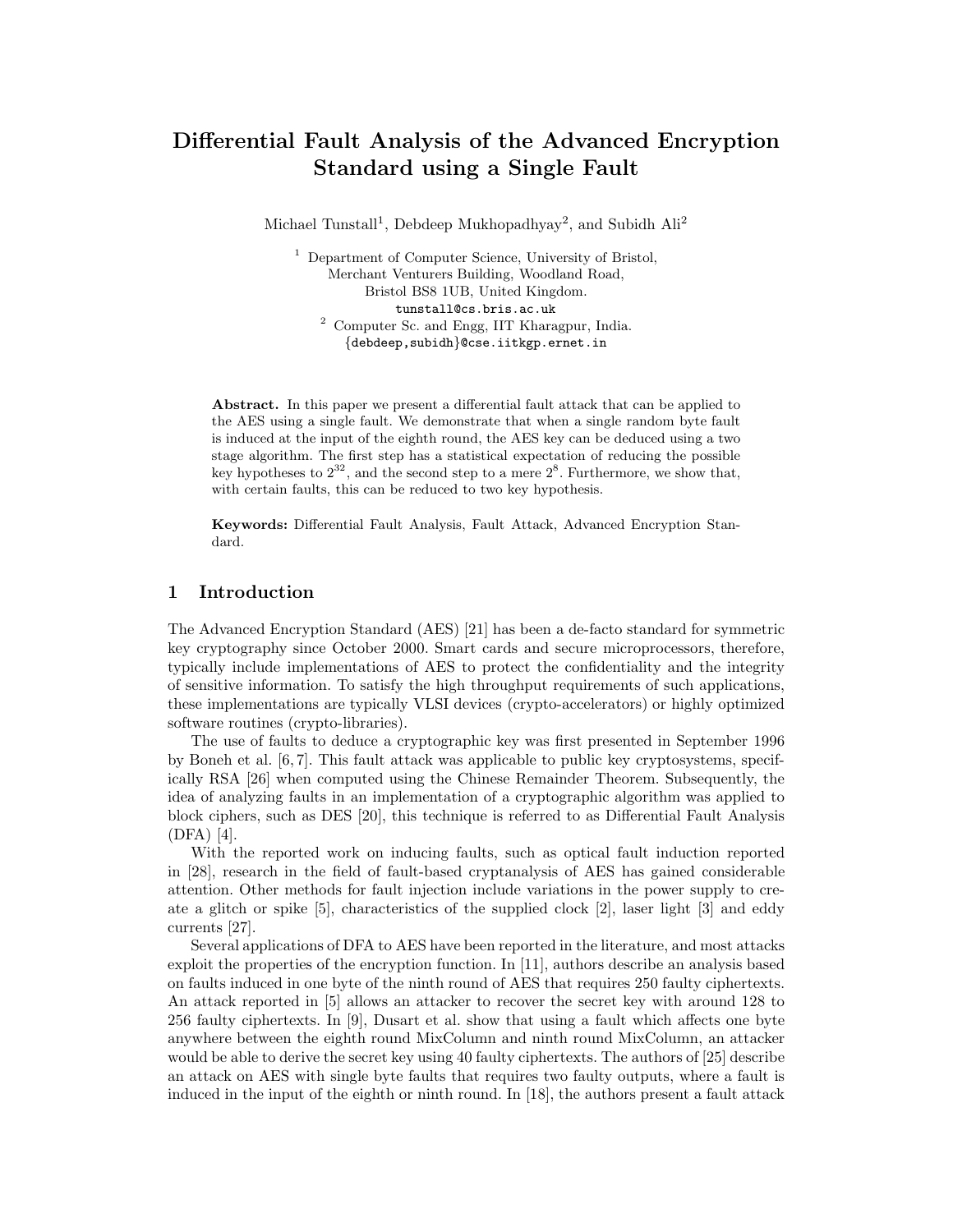on AES when the fault is induced in a 32-bit word of AES in the ninth round. The authors propose two models for fault induction. In the first model, they assume that at least one of the bytes among the four targeted bytes are uncorrupted. While in the second model they assume that four bytes are corrupted. The former fault would require 6 faulty ciphertexts to deriver the secret key, while the latter would require around 1500 faulty ciphertexts to derive the key. Other authors have considered faults in the key schedule [29, 30], where the most recent publication has demonstrated that the secret key can be derived with two faulty ciphertexts [13].

We can note that when the assumptions are on the value of a byte (either it being faulty or uncorrupted) the number of faulty pairs is quite small. However, it is difficult to be able to affect a given value with any certainty. When numerous faulty ciphertexts are required this problem is amplified, since an attacker needs to find a method of determining which faulty ciphertexts correspond to the desired model. We can, therefore, state that the attacks that are most likely to be realizable require the least faulty ciphertexts and assumptions on the effect of the fault.

In [19] a fault attack against AES was proposed, which suggested that a secret key can be derived using a single byte fault induction at the input of the eighth round. The attack exploited the inter-relations between the fault values in the state matrix after the ninth round MixColumn operation and reduced the number of possible keys to around  $2^{32}$ . However it may be noted that this work, like the previous fault attacks on AES does not use the effect of the fault maximally in an information theoretic sense [16]. The work proposed in this paper improves the previous fault analysis on AES-128 and reduces the key space to its minimal possible set of hypotheses attainable using a single byte fault. In this paper, we describe the extended version of this attack, where an attacker could reduce the exhaustive search to  $2^8$ .

We also show that with certain assumptions on the fault induced the key can be reduced to two.

#### Notation

In this paper, multiplications are considered to be polynomial multiplications over  $\mathbb{F}_{2^8}$  modulo the irreducible polynomial  $x^8 + x^4 + x^3 + x + 1$ . It should be clear from the context when a mathematical expression contains integer multiplication.

#### Organization

The paper is organized as follows: In Section 2 we describe the background to this paper. In Section 3 we describe an attack based on one of the fault models given in Section 2. In Section 4 we extend this attack by using a different model. In Section 5 we described some experimental results. In Section 6 we compare the attacks described in this paper with previous work, and we conclude in Section 7.

# 2 Background

### 2.1 The Advanced Encryption Standard

The structure of the Advanced Encryption Standard (AES) , as used to perform encryption, is illustrated in Algorithm 1. Note that we restrict ourselves to considering AES-128 and that the description above omits a permutation typically used to convert the plaintext  $P = (p_1, p_2, \ldots, p_{16})_{(256)}$  and key  $K = (k_1, k_2, \ldots, k_{16})_{(256)}$  into a  $4 \times 4$  array of bytes, known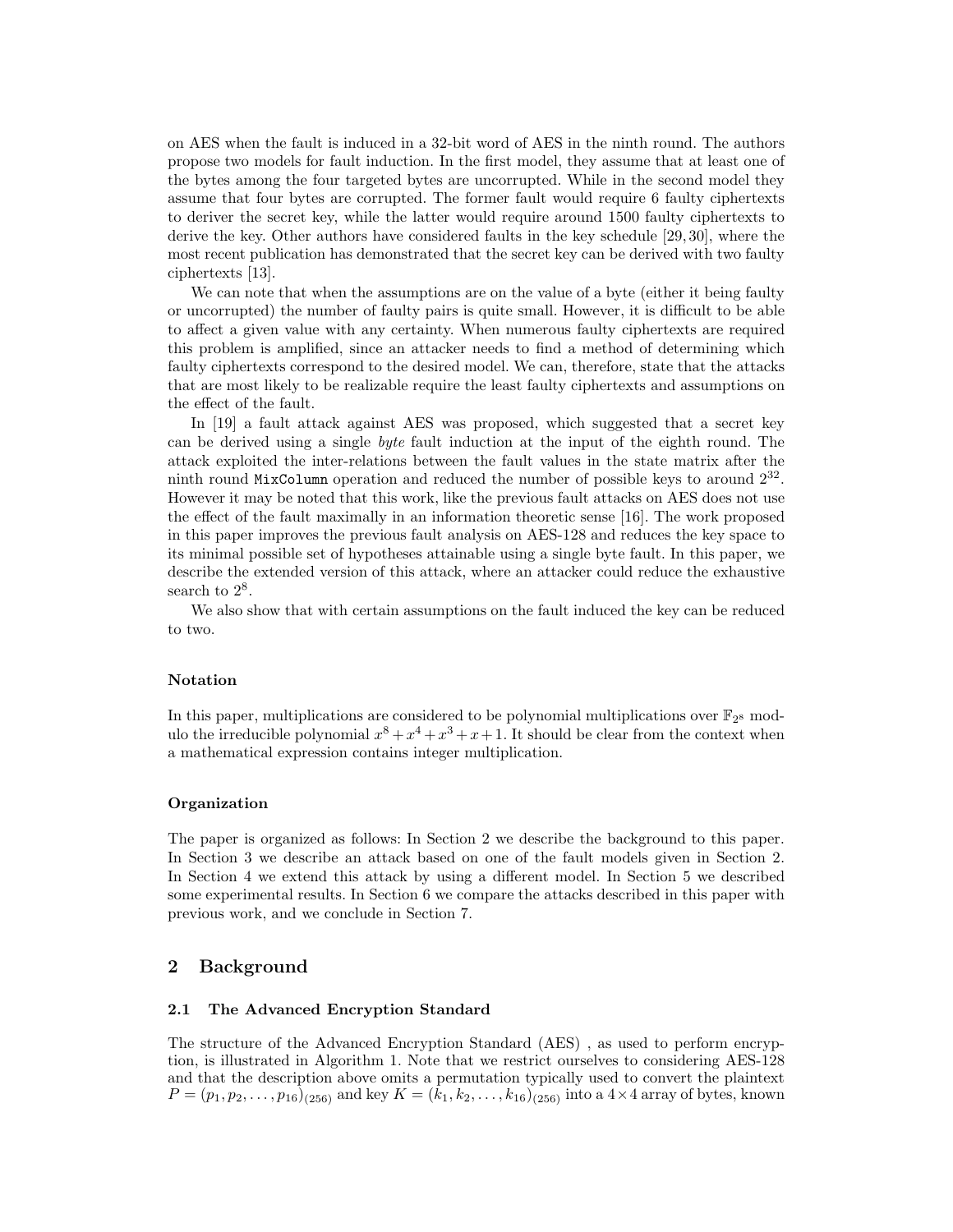Algorithm 1: The AES-128 encryption function.

```
Input: The 128-bit plaintext block P and key K.
Output: The 128-bit ciphertext block C.
X \leftarrow AddRoundKey(P, K)for i \leftarrow 1 to 10 do
    X \leftarrow SubBytes(X)X \leftarrow ShiftRows(X)if i \neq 10 then
     X \leftarrow MixColumns(X)end
    K \leftarrow KeySchedule(K)X \leftarrow AddRoundKey(X, K)end
C \leftarrow Xreturn\mathcal C
```
as the state matrix. For example, the 128-bit plaintext input block to AES is arranged in the following fashion

> $\sqrt{ }$  $\vert$ p<sup>1</sup> p<sup>5</sup> p<sup>9</sup> p<sup>13</sup> p<sup>2</sup> p<sup>6</sup> p<sup>10</sup> p<sup>14</sup> p<sup>3</sup> p<sup>7</sup> p<sup>11</sup> p<sup>15</sup> p<sup>4</sup> p<sup>8</sup> p<sup>12</sup> p<sup>16</sup>  $\setminus$  $\overline{\phantom{a}}$

The corresponding fault free  $(TT)$  and faulty ciphertexts  $(TT')$  are respectively:

$$
\mathbf{CT} = \begin{pmatrix} x_1 & x_5 & x_9 & x_{13} \\ x_2 & x_6 & x_{10} & x_{14} \\ x_3 & x_7 & x_{11} & x_{15} \\ x_4 & x_8 & x_{12} & x_{16} \end{pmatrix} \quad \mathbf{CT}' = \begin{pmatrix} x'_1 & x'_5 & x'_9 & x'_{13} \\ x'_2 & x'_6 & x'_{10} & x'_{14} \\ x'_3 & x'_7 & x'_{11} & x'_{15} \\ x'_4 & x'_8 & x'_{12} & x'_{16} \end{pmatrix}
$$

where  $x_i \in \{0, \ldots, 255\} \; \forall i \in \{1, \ldots, 16\}.$ 

We also define the key matrix for the subkeys used in the ninth and tenth round as:

$$
\mathbf{K_{10}} = \begin{pmatrix} k_1 & k_5 & k_9 & k_{13} \\ k_2 & k_6 & k_{10} & k_{14} \\ k_3 & k_7 & k_{11} & k_{15} \\ k_4 & k_8 & k_{12} & k_{16} \end{pmatrix} \quad \mathbf{K_9} = \begin{pmatrix} k'_1 & k'_5 & k'_9 & k'_{13} \\ k'_2 & k'_6 & k'_{10} & k'_{14} \\ k'_3 & k'_7 & k'_{11} & k'_{15} \\ k'_4 & k'_8 & k'_{12} & k'_{16} \end{pmatrix}
$$

The encryption itself is conducted by the repeated use of a number of round functions:

- The SubBytes function is the only non-linear step of the block cipher. It is a bricklayer permutation consisting of an S-box applied to the bytes of the state. Each byte of the state matrix is replaced by its multiplicative inverse, followed by an affine mapping. Thus the input byte x is related to the output y of the S-Box by the relation,  $y = Ax^{-1} + B$ , where A and B are constant matrices. In the remainder of this paper we will refer to the function  $S$  as the SubBytes function and  $S^{-1}$  as the inverse of the SubBytes function.
- The ShiftRows function is a byte-wise permutation of the state.
- The KeySchedule function generates the next round key from the previous one. The first round key is the input key with no changes, subsequent round keys are generated using the SubBytes function and XOR operations. This is shown in Algorithm 2 which shows how the  $r^{th}$  round key is computed from the  $(r-1)^{th}$  round key. The value  $h_r$  is a constant defined for the  $r^{th}$ round, and << is used to denote a bitwise left shift.
- The MixColumn is a bricklayer permutation operating on the state column by column. Each column of the state matrix is considered as a 4-dimensional vector where each element belongs to  $\mathbb{F}(2^8)$ . A 4×4 matrix M whose elements are also in  $\mathbb{F}(2^8)$  is used to map this column into a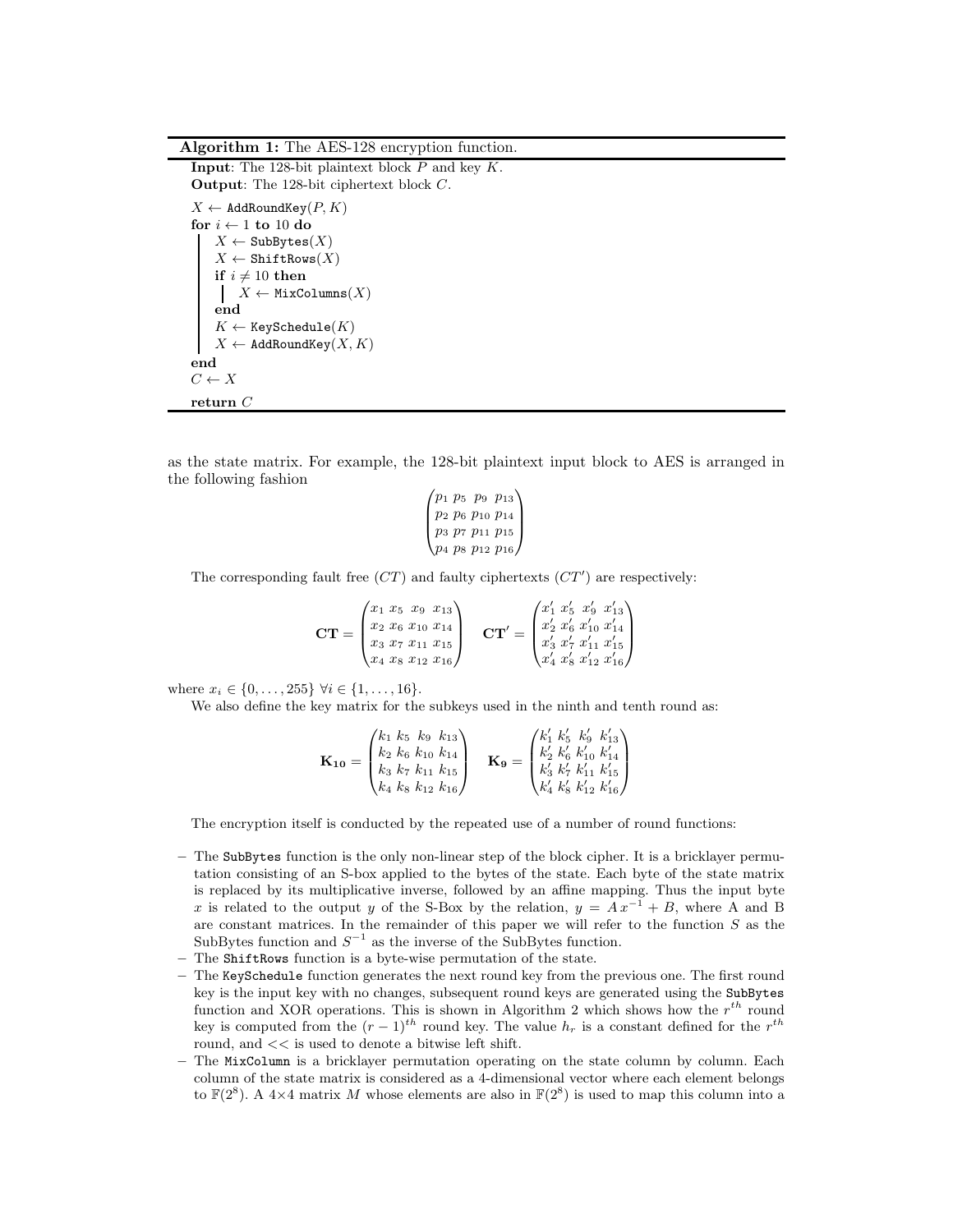new vector. This operation is applied on all the 4 columns of the state matrix. Here M and its inverse  $M^{-1}$  are defined as:

$$
M = \begin{pmatrix} 2 & 3 & 1 & 1 \\ 1 & 2 & 3 & 1 \\ 1 & 1 & 2 & 3 \\ 3 & 1 & 1 & 2 \end{pmatrix} \quad M^{-1} = \begin{pmatrix} 14 & 11 & 13 & 9 \\ 9 & 14 & 11 & 13 \\ 13 & 9 & 14 & 11 \\ 11 & 13 & 9 & 14 \end{pmatrix}
$$

All the elements in M and  $M^{-1}$  are elements of  $\mathbb{F}(2^8)$  expressed as a decimal digit.

– AddRoundKey: Each byte of the array is XORed with a byte from a corresponding array of round subkeys.

#### Algorithm 2: The AES-128 KeySchedule function.

```
Input: (r-1)^{th} round key (X = x_i \text{ for } i \in \{1, ..., 16\}).
Output: r^{th} round key X.
for i \leftarrow 0 to 3 do
x_{(i<<2)+1} \leftarrow x_{(i<<2)+1} \oplus S(x_{(((i+1)\wedge 3)<<2)+4})end
x_1 \leftarrow x_1 \oplus h_rfor i \leftarrow 1 to 16 do
    if (i - 1) mod 4 ≠ 0 then
      x_i \leftarrow x_i \oplus x_{i-1}end
end
return X
```
#### 2.2 The Fault Model

The implementation of AES we target is an iterative one, as described in [1]. The literature shows that unrolled or pipelined designs of AES are unpopular because they do not allow a block cipher to operate in Output Feedback Mode (OFB) or Cipher Block Chaining (CBC) mode [17].

Since designs are typically synchronous, an attacker can expect to be able to predict at what point in time certain events take place, e.g. when a particular round commences. Moreover, the time certain events take can often be determined by analyzing a suitable side channel. For example, the power consumption of a FPGA or microprocessor has been shown to reveal the details of an implementation (e.g. see [15, 24]).

In this paper we discuss two different fault models, that we use to build a method for Differential Fault Analysis of AES.

Random Effect on One Byte. The first fault model that we consider is the same as that used in many other papers, for example [19], where we assume that the effect of an induced fault is to change one byte to a random value.

For example, an attacker could attempt to use a glitch in the clock to create a fault at the input of a particular round with a certain probability. An iterative design helps in this regard, as the attacker is able to control the timing of fault induction by simply counting the number of clock edges from the start of an encryption. Also, it may be noted that our experiments show that the registers internal to a FPGA device take a certain amount of time to change their value to the next correct value. During the migration, there is a certain amount of time where, if the clock terminates too soon, the correct value will not be written to the registers. This effect applied to a microprocessor is described in [2].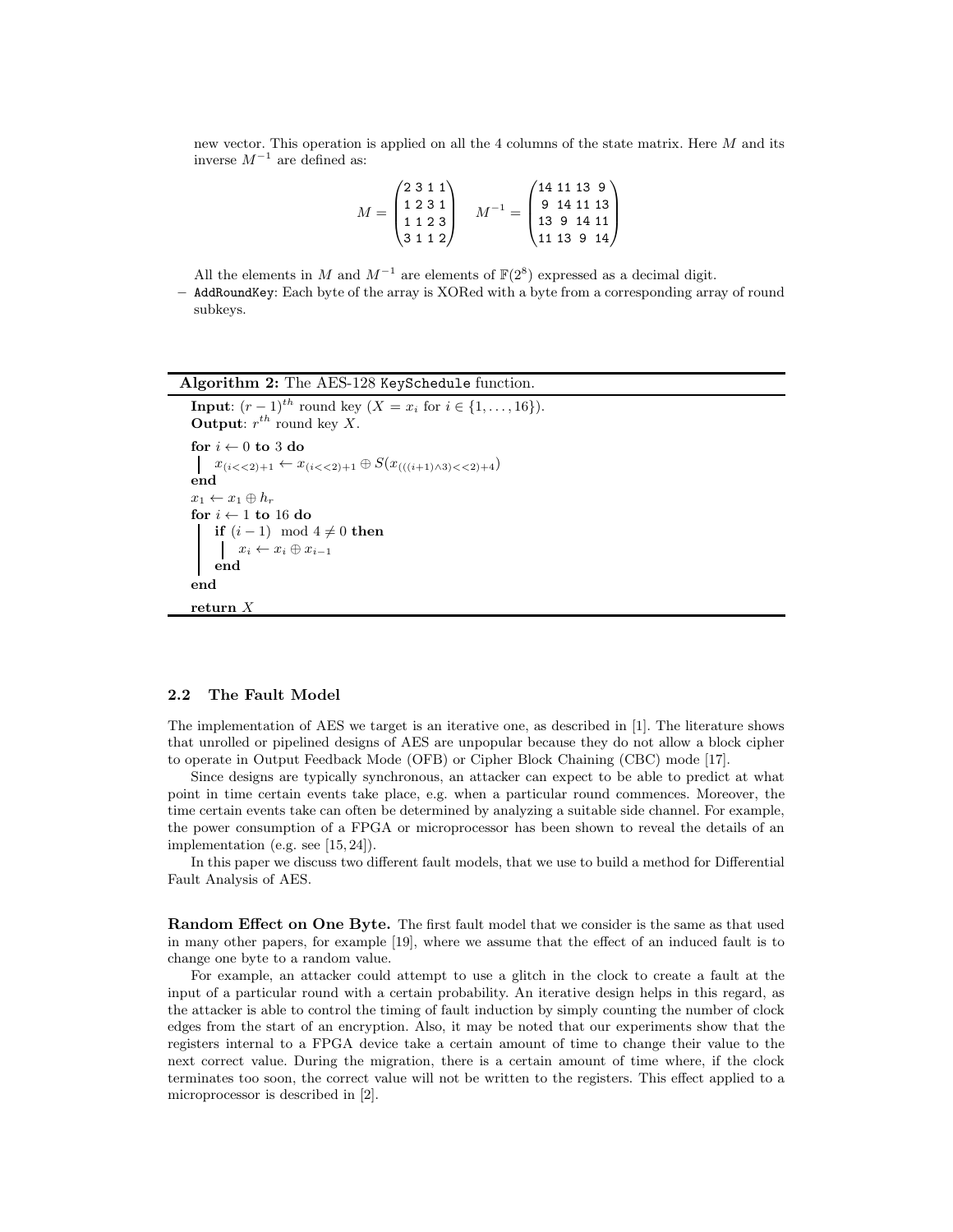Fixing a Byte Value. The second fault that we consider is where an instruction is missed in a process and the potential effects this can have on an implementation of AES. Specifically, where this missing of instruction implies that one byte becomes a known, or predictable value.

It has been shown that a glitch in the clock or voltage applied to a microprocessor can be used to make the value returned from one specific instruction constant [2] or skip an instruction [8] respectively. In [8], the authors describe an attack where the round counter of AES is modified to reduce the number of rounds to one. In our case we will consider a more subtle effect where the loop implementing a round function is terminated early so that one byte of the current state matrix is not overwritten. In this case the value is unknown, but can be computed for a hypothesized key.

# 3 The Fault Analysis

In this section we define the strategy to perform a fault analysis, where we assume that an adversary has induced a fault in a byte of the input to the eighth round. The first step of the fault attack is equivalent to the analysis described in [19], and extended in the second step. We are also assuming that the fault corresponds to the first fault model discussed above where this byte becomes some random and unknown value.

### 3.1 The First Step of the Fault Attack

If a fault is induced in a byte of the state matrix, which is then input to the eighth round, the MixColumn operation at the end of the round propagates this fault to the entire column of the state. The ShiftRow operation at the beginning of the following round will then shift these bytes to occupy different columns. The next MixColumn operation will then propagate the fault to the remaining twelve bytes.

This process is shown in Figure 1 where we show the diffusion of a byte fault induced at the input of the eighth round. The XOR difference of the state matrices of the two results, one fault free and the other faulty, is shown. This is what we use as basis for a differential fault analysis.



Fig. 1: Propagation of Fault Induced in the input of eighth round of AES.

If, given a fault in the input to the eighth round, we consider the state of the differences after the ninth round shift row, we can obtain the following set of equations that include the values of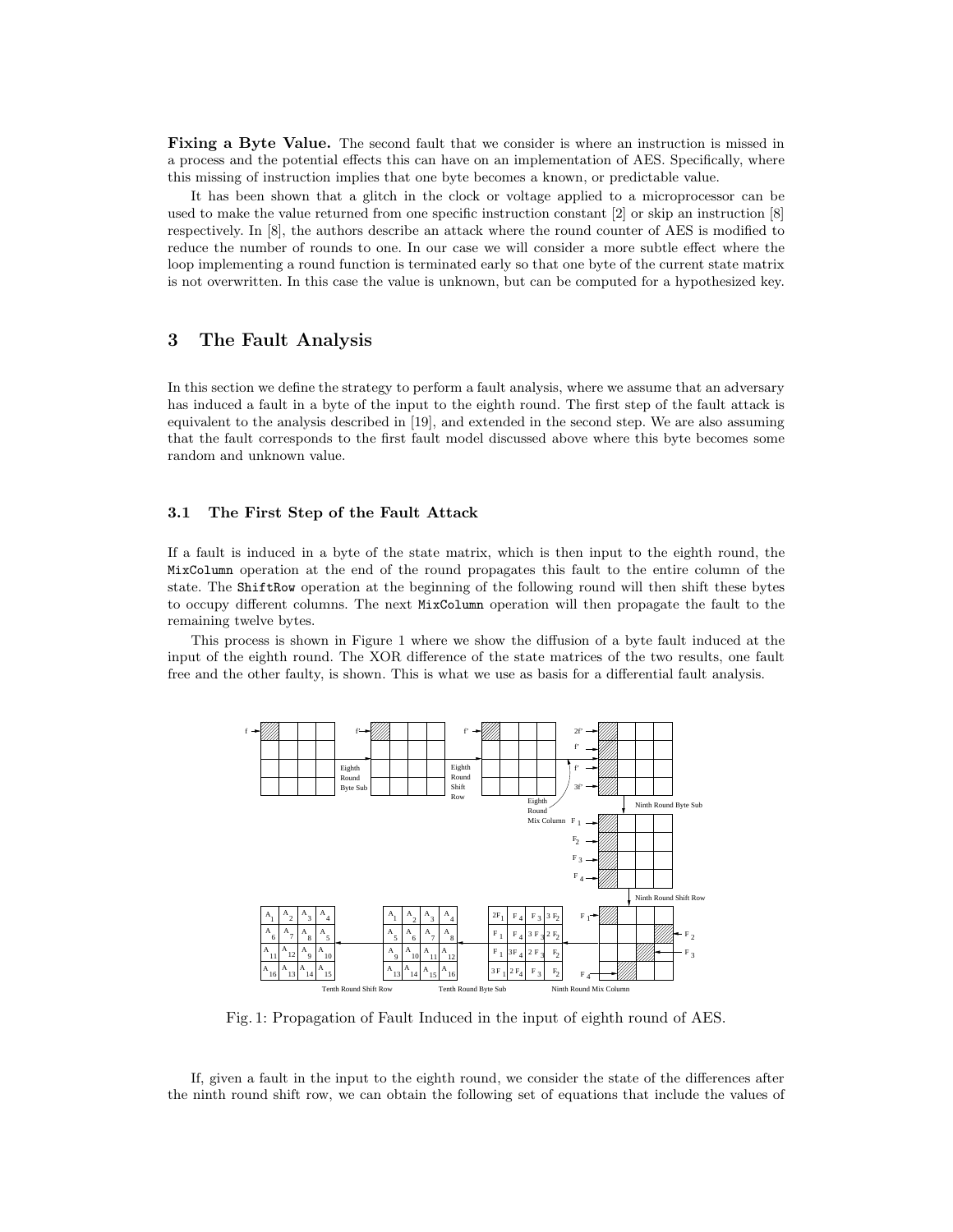the key bytes  $k_1$ ,  $k_8$ ,  $k_{11}$  and  $k_{14}$ , thus giving an expression for 32 bits of  $\mathbf{K}_{10}$ .

$$
2 \delta_1 = S^{-1}(x_1 \oplus k_1) \oplus S^{-1}(x'_1 \oplus k_1)
$$
  
\n
$$
\delta_1 = S^{-1}(x_{14} \oplus k_{14}) \oplus S^{-1}(x'_{14} \oplus k_{14})
$$
  
\n
$$
\delta_1 = S^{-1}(x_{11} \oplus k_{11}) \oplus S^{-1}(x'_{11} \oplus k_{11})
$$
  
\n
$$
3 \delta_1 = S^{-1}(x_8 \oplus k_8) \oplus S^{-1}(x'_8 \oplus k_8)
$$

Where  $\delta_1, k_1, k_8, k_{11}$  and  $k_{14}$  are all unknown values  $\in \{0, ..., 255\}.$ 

The above system of equations can be used to reduce the possibilities for these 32 bits of the key. An attacker would select a value for  $\delta_1$  and determine which values of  $k_1$ ,  $k_8$ ,  $k_{11}$  and  $k_{14}$ satisfy the equations using four independent exhaustive searches. Each equation will return 0, 2, or 4 hypotheses [23]. If any of the four equations cannot be satisfied, i.e. there is an impossible differential [14], then any hypotheses for that value of  $\delta_1$  can be discarded.

As noted in [12, 18] one can apply the same technique to recover information on the remaining bytes of the last sub key. That is, information on the remaining key bytes can be derived by using the following sets of equations: In order to obtain information on  $k_2$ ,  $k_5$ ,  $k_{12}$  and  $k_{15}$  an attacker can use

$$
3 \delta_2 = S^{-1}(x_5 \oplus k_5) \oplus S^{-1}(x'_5 \oplus k_5)
$$
  
\n
$$
2 \delta_2 = S^{-1}(x_2 \oplus k_2) \oplus S^{-1}(x'_2 \oplus k_2)
$$
  
\n
$$
\delta_2 = S^{-1}(x_{15} \oplus k_{15}) \oplus S^{-1}(x'_{15} \oplus k_{15})
$$
  
\n
$$
\delta_2 = S^{-1}(x_{12} \oplus k_{12}) \oplus S^{-1}(x'_{12} \oplus k_{12})
$$

In order to obtain information on  $k_3$ ,  $k_6$ ,  $k_9$  and  $k_{16}$  an attacker can use the following equations:

$$
\delta_3 = S^{-1}(x_9 \oplus k_9) \oplus S^{-1}(x'_9 \oplus k_9)
$$
  
\n
$$
3 \delta_3 = S^{-1}(x_6 \oplus k_6) \oplus S^{-1}(x'_6 \oplus k_6)
$$
  
\n
$$
2 \delta_3 = S^{-1}(x_3 \oplus k_3) \oplus S^{-1}(x'_3 \oplus k_3)
$$
  
\n
$$
\delta_3 = S^{-1}(x_{16} \oplus k_{16}) \oplus S^{-1}(x'_{16} \oplus k_{16})
$$

Finally, in order to obtain information on  $k_4$ ,  $k_7$ ,  $k_{10}$  and  $k_{13}$  an attacker can use the following equations:

$$
\delta_4 = S^{-1}(x_{13} \oplus k_{13}) \oplus S^{-1}(x'_{13} \oplus k_{13})
$$
  
\n
$$
\delta_4 = S^{-1}(x_{10} \oplus k_{10}) \oplus S^{-1}(x'_{10} \oplus k_{10})
$$
  
\n
$$
3\delta_4 = S^{-1}(x_7 \oplus k_7) \oplus S^{-1}(x'_7 \oplus k_7)
$$
  
\n
$$
2\delta_4 = S^{-1}(x_4 \oplus k_4) \oplus S^{-1}(x'_4 \oplus k_4)
$$

It can be noted that the equations have an identical structure, and, therefore, the solutions are of similar nature. An evaluation of each set of equations will be expected to return  $2^8$  unique hypotheses for the key bytes concerned. Therefore, an attacker would expect to have  $2^{32}$  key hypotheses for the secret key used.

#### 3.2 Analysis of the first step of the fault attack

The first step of the fault attack uses four sets of equations to reduce the key space of AES. In this section we determine the expected number of key hypotheses that an attacker will have at each stage of an attack.

In order to analyze the number of valid hypotheses in the first stage of the attack we consider the first set of equations given in Section 3.1. In this set of equations  $\delta_1$  is  $\in \{1, \ldots, 255\}$ . If  $\delta_1$  is equal to zero then one could say that the expected fault has not been injected. If  $\delta_1$  is zero it would imply that  $x_1$  is equal to  $x'_1$  and all 256 key hypotheses are possible. Let us first consider the first equation in this set:

$$
2 \delta_1 = S^{-1}(x_1 \oplus k_1) \oplus S^{-1}(x_1' \oplus k_1)
$$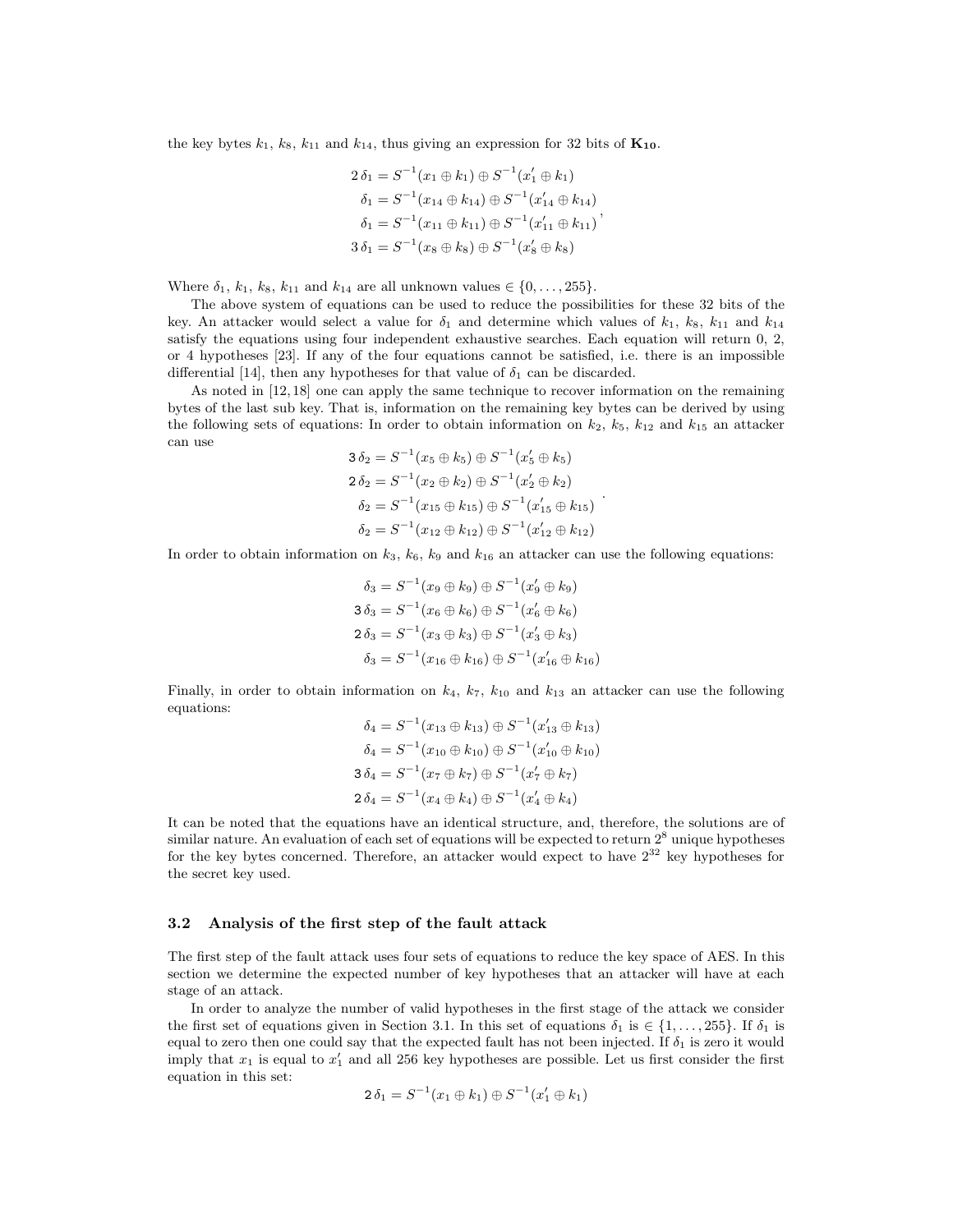We know the values of  $x_1$  and  $x'_1$  from the correct and faulty ciphertexts respectively. For a given value of  $2 \delta_1$  there will 0, 2 or 4 valid key hypotheses. The mean hypotheses for all  $\delta_1 \in \{1, \ldots, 255\}$ is approximately one, and, therefore, 256 key hypotheses when all  $\delta_1 \in \{1, \ldots, 255\}$  are considered.

The same can be said for each of the four equations in the set given above. However, for a given value of  $\delta_1$  each of the four equations would be expected to return approximately one hypothesis for a key byte. These values will give one hypothesis for the quartet of key bytes  $\{k_1, k_8, k_{11}, k_{14}\}.$ Given that an attacker will have to take into account all the values in  $\{0, \ldots, 255\}$  there will be 256 possible values for the quartet  ${k_1, k_8, k_{11}, k_{14}}$ . After an attacker has analyzed the four equations defined in Section 3.1 there would be an expected  $2^{32}$  key hypotheses.

#### 3.3 The Second Step of the Fault Attack

In order to further reduce the key hypotheses we use the relationship between the ninth round key and the tenth round key.

We consider the key-scheduling algorithm (see Algorithm 2), the ninth round key,  $K_9$ , generates the tenth round key,  $K_{10}$ . The key schedule is invertible and  $\mathbf{K}_{9}$  can be expressed in terms of elements of  $K_{10}$ . The value of  $K_9$  can be expressed as

$$
\begin{pmatrix} k_1 \oplus S(k_{14} \oplus k_{10}) \oplus h_{10} & k_5 \oplus k_1 & k_9 \oplus k_5 & k_{13} \oplus k_9 \\ k_2 \oplus S(k_{15} \oplus k_{11}) & k_6 \oplus k_2 & k_{10} \oplus k_6 & k_{14} \oplus k_{10} \\ k_3 \oplus S(k_{16} \oplus k_{12}) & k_7 \oplus k_3 & k_{11} \oplus k_7 & k_{15} \oplus k_{11} \\ k_4 \oplus S(k_{13} \oplus k_9) & k_8 \oplus k_4 & k_{12} \oplus k_8 & k_{16} \oplus k_{12} \end{pmatrix}.
$$

We can observe that the fault values in the first column of the state matrix at the output of the eighth round MixColumn is  $(2f', f', f', 3f')$ , where f' is a non-zero arbitrary value in  $\mathbb{F}_{2^8}$ . Using the InverseMixColumn operation and using the inter-relations between the fault values, we can define the following equation:

$$
2f' = S^{-1} \Big( 14 \left( S^{-1} (x_1 \oplus k_1) \oplus k'_1 \right) \oplus 11 \Big( S^{-1} (x_{14} \oplus k_{14}) \oplus k'_2 \Big) \oplus
$$
  
\n
$$
13 \left( S^{-1} (x_{11} \oplus k_{11}) \oplus k'_3 \right) \oplus 9 \left( S^{-1} (x_8 \oplus k_8) \oplus k'_4 \right) \Big) \oplus
$$
  
\n
$$
S^{-1} \Big( 14 \left( S^{-1} (x'_1 \oplus k_1) \oplus k'_1 \right) \oplus 11 \Big( S^{-1} (x'_{14} \oplus k_{14}) \oplus k'_2 \Big) \oplus
$$
  
\n
$$
13 \left( S^{-1} (x'_{11} \oplus k_{11}) \oplus k'_3 \right) \oplus 9 \left( S^{-1} (x'_8 \oplus k_8) \oplus k'_4 \right) \Big)
$$
  
\n
$$
= S^{-1} \Big( 14 \left( S^{-1} (x_1 \oplus k_1) \oplus ((k_1 \oplus S(k_{14} \oplus k_{10}) \oplus h_{10})) \Big) \oplus
$$
  
\n
$$
11 \left( S^{-1} (x_{14} \oplus k_{14}) \oplus (k_2 \oplus S(k_{15} \oplus k_{11})) \Big) \oplus
$$
  
\n
$$
13 \left( S^{-1} (x_{11} \oplus k_{11}) \oplus (k_3 \oplus S(k_{16} \oplus k_{12})) \Big) \oplus
$$
  
\n
$$
9 \left( S^{-1} (x_8 \oplus k_8) \oplus (k_4 \oplus S(k_{13} \oplus k_9)) \Big) \Big) \oplus
$$
  
\n
$$
S^{-1} \Big( 14 \left( S^{-1} (x'_1 \oplus k_1) \oplus ((k_1 \oplus S(k_{14} \oplus k_{10}) \oplus h_{10})) \Big) \oplus
$$
  
\n
$$
11 \left( S^{-1} (x'_{14} \oplus k_{14}) \oplus (k_2 \oplus S(k_{15} \oplus k_{11})) \oplus
$$
  
\n
$$
13 \left
$$

Similarly, we can define the following equations: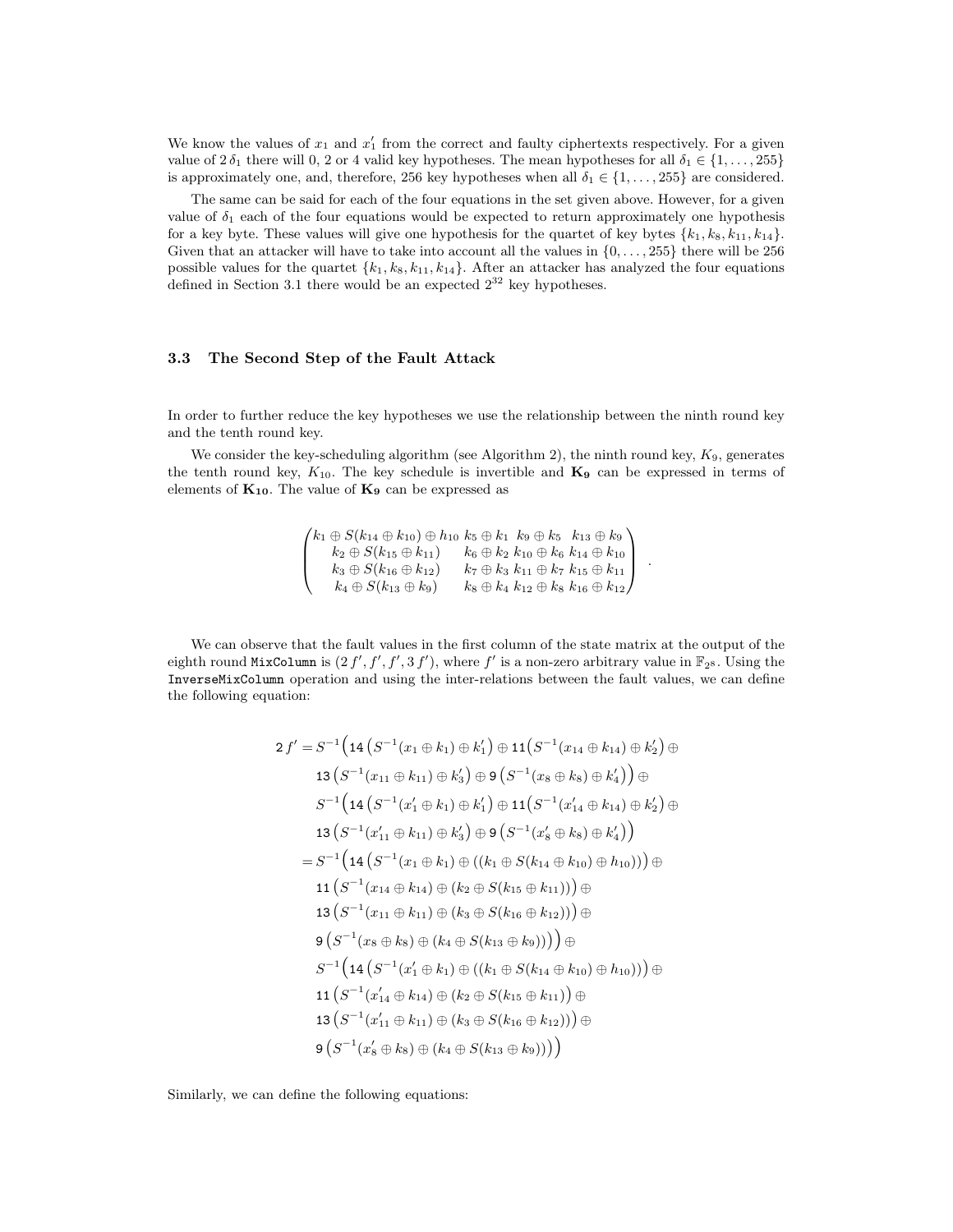$$
f' = S^{-1} \Big( \mathfrak{g} \left( S^{-1} (x_{13} \oplus k_{13}) \oplus (k_4 \oplus k_9) \right) \oplus \mathfrak{14} \left( S^{-1} (x_{10} \oplus k_{10}) \oplus (k_{10} \oplus k_{14}) \right) \right) \oplus \mathfrak{11} \left( S^{-1} (x_7 \oplus k_7) \oplus \n(k_{15} \oplus k_{11}) \right) \oplus \mathfrak{13} \left( S^{-1} (x_4 \oplus k_4) \oplus (k_{16} \oplus k_{12}) \right) \Big) \oplus \nS^{-1} \Big( \mathfrak{g} \left( S^{-1} (x'_{13} \oplus k_{13}) \oplus (k_{13} \oplus k_9) \right) \oplus \mathfrak{14} \left( S^{-1} (x'_{10} \oplus k_{10}) \oplus (k_{10} \oplus k_{14}) \right) \Big) \oplus \mathfrak{11} \left( S^{-1} (x'_{7} \oplus k_{7}) \oplus \n(k_{15} \oplus k_{11}) \right) \oplus \mathfrak{13} \left( S^{-1} (x'_{4} \oplus k_{4}) \oplus (k_{16} \oplus k_{12}) \right) \Big)
$$

$$
f' = S^{-1} \Big( 13 \left( S^{-1} (x_9 \oplus k_9) \oplus (k_9 \oplus k_5) \right) \oplus
$$
  
\n
$$
9 \left( S^{-1} (x_6 \oplus k_6) \oplus (k_{10} \oplus k_6) \right) \oplus 14 \left( S^{-1} (x_3 \oplus k_3) \right)
$$
  
\n
$$
\oplus (k_{11} \oplus k_7) \Big) \oplus 11 \left( S^{-1} (x_{16} \oplus k_{16}) \oplus (k_{12} \oplus k_8) \right) \Big) \oplus
$$
  
\n
$$
S^{-1} \Big( 13 \left( S^{-1} (x'_9 \oplus k_9) \oplus (k_9 \oplus k_5) \right) \oplus
$$
  
\n
$$
9 \left( S^{-1} (x'_6 \oplus k_6) \oplus (k_{10} \oplus k_6) \right) \oplus 14 \left( S^{-1} (x'_3 \oplus k_3) \oplus (k_{11} \oplus k_7) \right) \oplus 11 \left( S^{-1} (x'_{16} \oplus k_{16}) \oplus (k_{12} \oplus k_8) \right) \Big)
$$

$$
3 f' = S^{-1} (11 (S^{-1} (x_5 \oplus k_5) \oplus (k_5 \oplus k_1)) \oplus
$$
  
\n
$$
13 (S^{-1} (x_2 \oplus k_2) \oplus (k_6 \oplus k_2))) \oplus 9 (S^{-1} (x_{15} \oplus k_{15}) \oplus
$$
  
\n
$$
(k_7 \oplus k_3)) \oplus 8 (S^{-1} (x_{12} \oplus k_{12}) \oplus (k_8 \oplus k_4))) \oplus
$$
  
\n
$$
S^{-1} (11 (S^{-1} (x_5' \oplus k_5) \oplus (k_5 \oplus k_1)) \oplus
$$
  
\n
$$
13 (S^{-1} (x_2' \oplus k_2) \oplus (k_6 \oplus k_2))) \oplus 9 (S^{-1} (x_{15}' \oplus k_{15}) \oplus
$$
  
\n
$$
(k_7 \oplus k_3)) \oplus 14 (S^{-1} (x_{12}' \oplus k_{12}) \oplus (k_8 \oplus k_4)))
$$

The second stage of the attack is coupled with the first stage, and can be used to further reduce the number of key hypotheses.

# 3.4 Analysis of the second step of the fault attack

The expected number of hypotheses produced by the second step of the attack follows a similar reasoning to the analysis of the first step, given in Section 3.2.

If we consider the second equation defined in Section 3.3, it can be rewritten as

$$
f'=A\oplus B\,,
$$

where  ${\cal A}$  and  ${\cal B}$  are defined as

$$
A = S^{-1} \Big( \mathfrak{g} \left( S^{-1} (x_{13} \oplus k_{13}) \oplus (k_{13} \oplus k_{9}) \right) \oplus \mathfrak{14} \left( S^{-1} (x_{10} \oplus k_{10}) \oplus (k_{10} \oplus k_{14}) \right) \right) \oplus \mathfrak{11} \left( S^{-1} (x_{7} \oplus k_{7}) \oplus (k_{15} \oplus k_{11}) \right) \oplus \mathfrak{13} \left( S^{-1} (x_{4} \oplus k_{4}) \oplus (k_{16} \oplus k_{12}) \right) \Big)
$$

and

$$
B = S^{-1} \Big( \mathfrak{g} \left( S^{-1} (x'_{13} \oplus k_{13}) \oplus (k_{13} \oplus k_{9}) \right) \oplus \mathfrak{14} \left( S^{-1} (x'_{10} \oplus k_{10}) \oplus (k_{10} \oplus k_{14}) \right) \right) \oplus \mathfrak{11} \left( S^{-1} (x'_{7} \oplus k_{7}) \oplus \n(k_{15} \oplus k_{11}) \right) \oplus \mathfrak{13} \left( S^{-1} (x'_{4} \oplus k_{4}) \oplus (k_{16} \oplus k_{12}) \right) \Big)
$$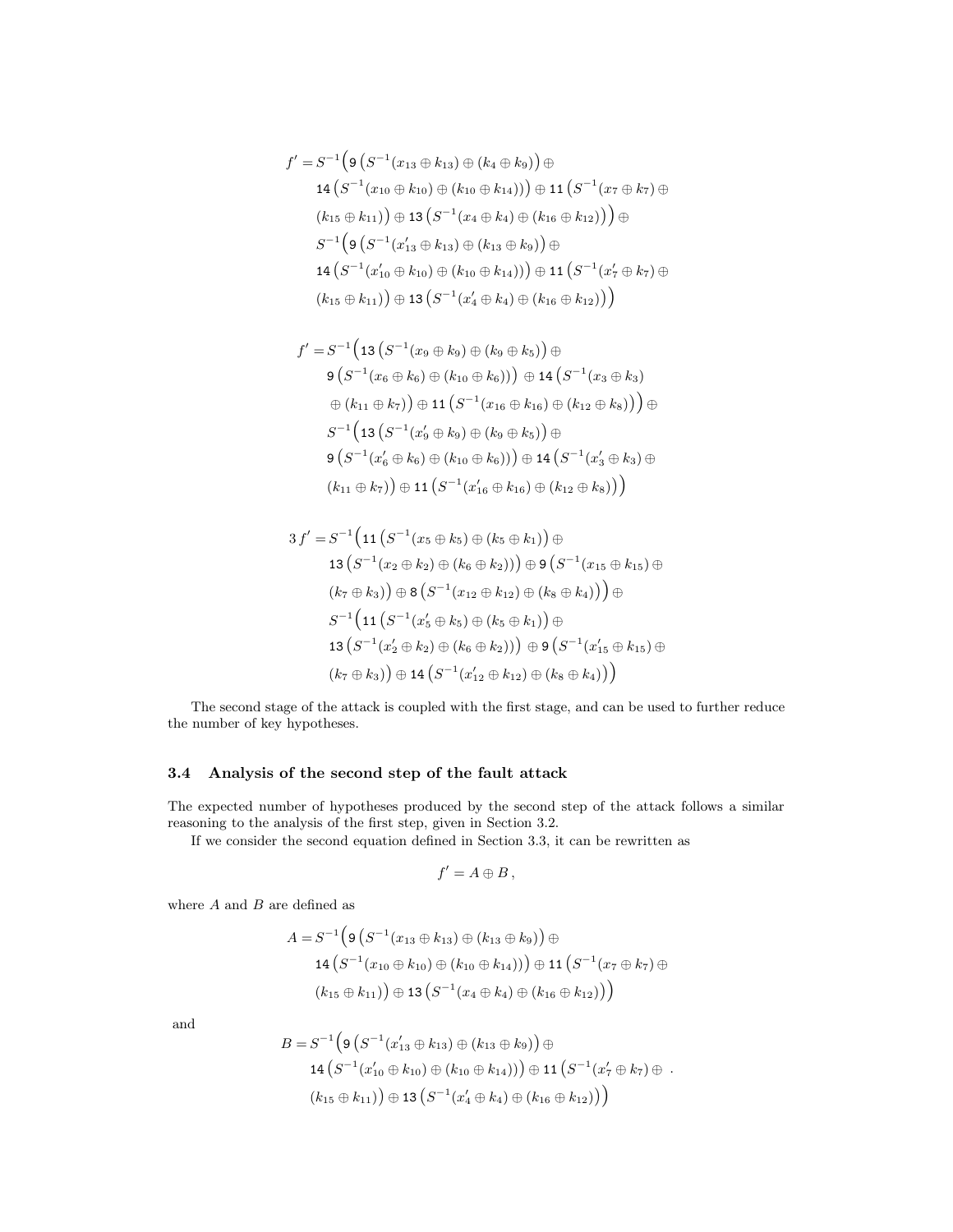We can consider A and B to be random values in  $\mathbb{F}_{28}$ . For a given values of  $f'$  the difference between A and B will be equal to  $f'$  with a probability of  $\frac{1}{2^8}$ . Using the same reasoning, the probability of all four equations being valid is  $\left(\frac{1}{2^8}\right)^4 = \frac{1}{2^{32}}$ .

We have to consider all the possible values of  $f'$ , i.e.  $\{0, \ldots, 255\}$ . A given key hypothesis will, therefore, be valid for some arbitrary value of f' with a probability of  $2^8 \times \frac{1}{2^{32}} = \frac{1}{2^{24}}$ . The first step of the attack is expected to return  $2^{32}$  hypotheses each of which still be under consideration at the end of the second step with a probability of  $\frac{1}{2^{24}}$ . One would, therefore, expect the second step of the attack to produce  $2^8$  possible key hypotheses.

### 3.5 Attacking Other Bytes

In the previous sections we describe an attack where we base our Differential Fault Analysis on the knowledge that a fault has been induced in the first byte of the state matrix. However, we can note that the analysis returns a very small number of hypotheses. We can, therefore, conduct 16 independent analyses under the assumption that a fault is induced each of the 16 bytes of of the state at the beginning of the eighth round. An attacker would expect this to produce  $2^4 \times 2^8 = 2^{12}$ valid key hypotheses, which is still a trivial exhaustive search.

# 4 Extending the Fault Attack

In this section we demonstrate that the fault attack described in the previous attack can be extended using the second fault model defined in Section 2.2. The model requires more assumptions but allows the number of hypotheses to be further reduced.

In the second model defined in Section 2.2 we assume that a fault is injected that modifies the opcodes being processed in a microprocessor. Specifically, we consider a fault that reduces the number of bytes processed by the MixColumn function in the eighth round from 16 bytes to 15 bytes, i.e. there is one byte that remains unchanged by this function.

The advantage of this type of fault is that an attacker would expect to be able to identify when the desired fault has been induced by observing a suitable side channel. For example, Figure 2 shows the power consumption of an ARM7TDMI microprocessor [22] towards the end of a computation of the MixColumn function. The black trace shows the power consumption where the MixColumn function treats all 16 bytes. The gray trace shows the power consumption where the MixColumn function treats 15 bytes. The traces have an almost identical power consumption on the left side of the figure, and diverge towards the middle of the figure. This difference could be seen by an attacker and the corresponding faulty ciphertext could then be used to derive information on the secret key using the method described in this paper.

An attacker could treat this acquired faulty ciphertext and the correct ciphertext to conduct the attack described in Section 3. After generating an expected  $2^8$  possible key hypotheses, an attacker could proceed to verify that the effect of the fault is possible with the generated key hypotheses, i.e. the input of the relevant byte to the MixColumn function is the same as the output when a fault is induced. This verification can be conducted in parallel with the evaluation of the second set of equations described in Section 3.3.

The expected number of hypotheses that would be returned by this verification would be approximately two. This can be seen that if we consider that of the  $2<sup>8</sup>$  possible hypotheses returned by the analysis described in Section 3, one of these hypotheses will be the correct key and each of the remaining hypotheses will have a probably of satisfying the test with a probability of  $\frac{1}{256}$ . The expected number of key hypotheses is, therefore,  $1\frac{255}{256}$ .

As with the attack described in Section 3, the same analysis could be applied if an attacker is not able to determine what byte has been affected. In this case, an attacker would expect to have  $16\frac{255}{256}$  key hypotheses (if a set of  $2^8$  hypotheses does not contain the correct key value, random values would be valid with a probability of  $\frac{1}{256}$ ).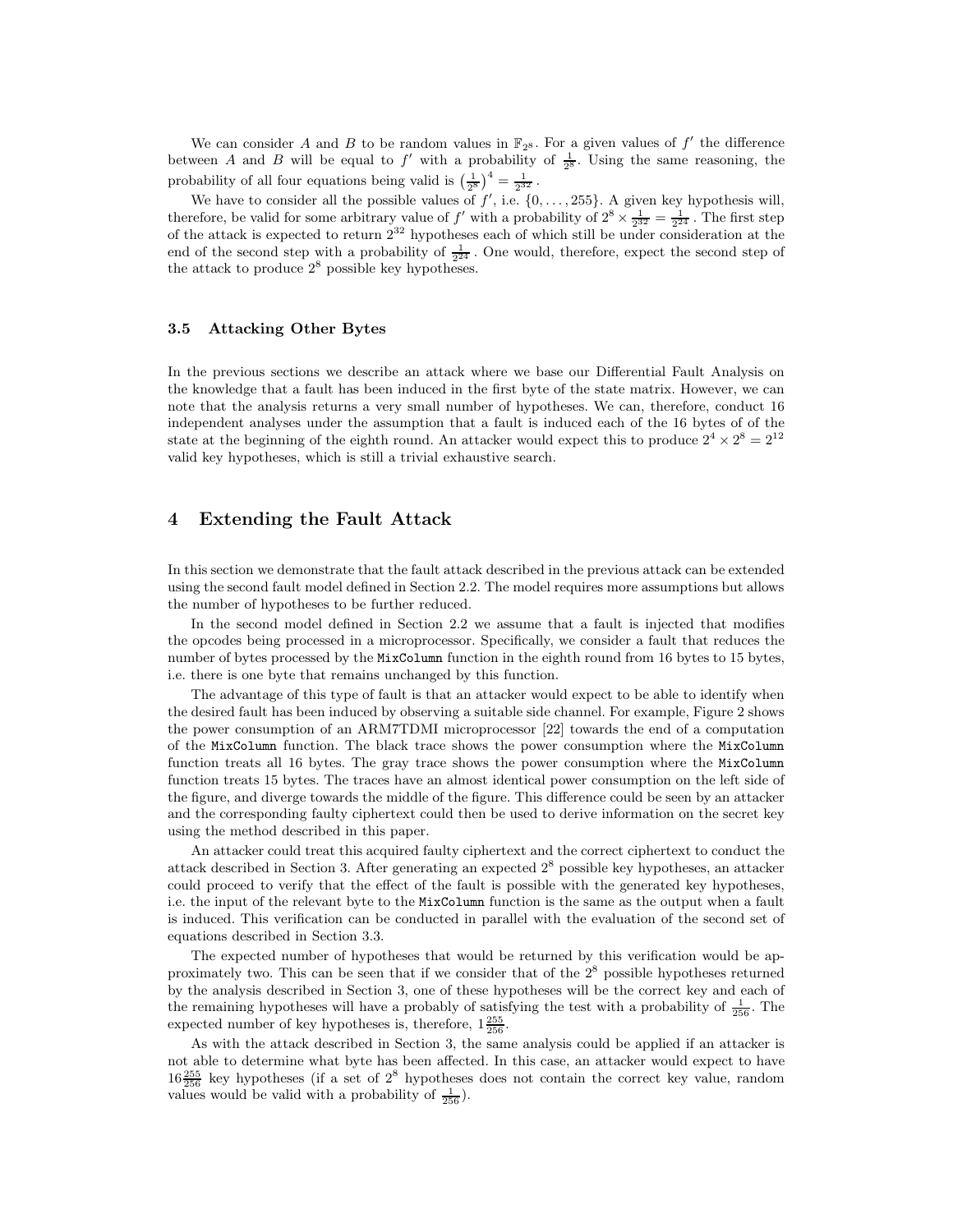

Fig. 2: Overlaid power consumption traces taken during the computation of the end of the MixColumn function when treating 16 bytes (black) and 15 bytes (gray).

# 5 Experimental Results

In this section we present the results of two implementations of the attacks described above. The first targets an FPGA and uses a glitch in the supplied clock to induce a fault. The second targets a microprocessor and uses a glitch in the power supply to induce a fault.

### 5.1 Experiments on a FPGA

An iterative AES-128 was implemented on a Xilinx Spartan-3E xc3s500E device using Verilog HDL which required an operating clock speed of 36 MHz. The experimental set up consisted of two different clocks, one of which was too high for the design and would therefore induce a fault. Experiments similar to this are described in more detail by Fukunaga and Takahashi [10].

When a 36 MHz clock is used the implementation functions as expected. However, when the system is switched to a clock with a higher frequency faults are generated. The frequency of the faster clock was chosen to ensure that the clock frequency violates the set up time requirement by the design. This frequency was determined using the Xilinx ChipScope 7.1 Pro tool.

In order to control the timing of the fault, as per the requirements of our attack, we switched from the slow to the faster clock at the beginning of the eighth round for one clock cycle. In table 1 we provide observations on the nature of the random one byte faults generated using different clock frequencies. We started the experiment with a high clock frequency set to 72 MHz, which did not create any faults.

The clock frequency was incrementally increased by 0.2 MHz for subsequent experiments and we performed 512 attacks for each iteration. Our experiments showed that a clock frequency of 72.6 MHz is the lowest clock frequency that would inject a one byte fault, and the same behavior was observed with a clock frequencies up to 73.8 MHz. Frequencies higher than this induced faults that affected multiple byte faults. The table further shows that the probability of a fault being induced and the number of bytes affected by an induced fault increases as the clock frequency is increased.

The faulty ciphertexts obtained were analyzed by a software program written in C to derive the key using the two phases of the attack.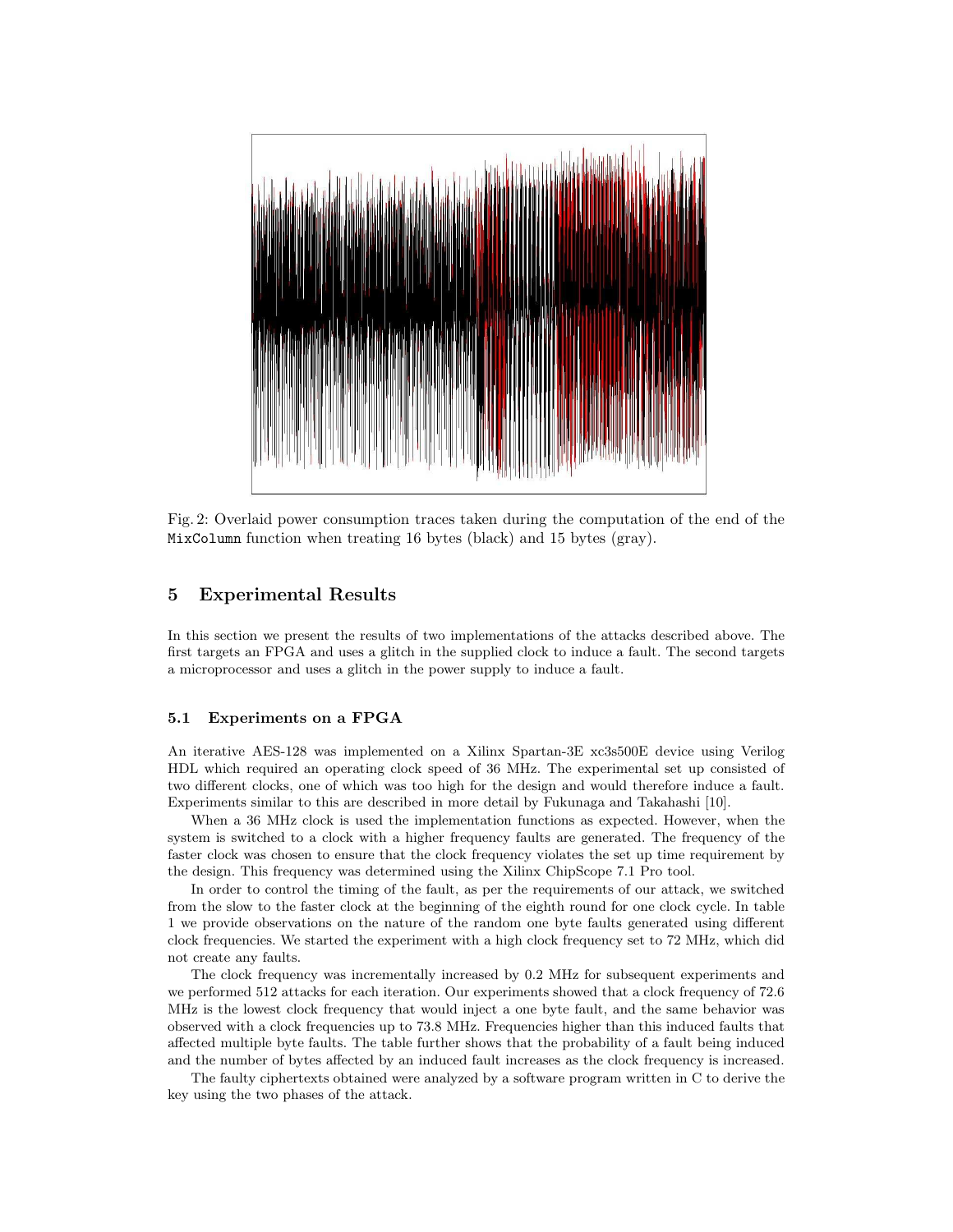| Clock  | Number | Number                        | Number                         |
|--------|--------|-------------------------------|--------------------------------|
|        |        | Frequency with no of multiple | of one                         |
| (MHz.) | Fault  |                               | <b>Byte Faults Byte Faults</b> |
| 72.0   | 512    |                               | 0                              |
| 72.2   | 512    |                               | 0                              |
| 72.6   | 510    | 0                             | $\overline{2}$                 |
| 72.8   | 511    | 0                             | 1                              |
| 73.0   | 508    | 0                             | 4                              |
| 73.2   | 504    | 0                             | 8                              |
| 73.4   | 507    | 0                             | 5                              |
| 73.6   | 490    | 0                             | 22                             |
| 73.8   | 489    | $\Omega$                      | 23                             |
| 74     | 419    | 14                            | 79                             |
| 76     | 158    | 163                           | 191                            |
| 77     |        | 492                           | 20                             |

Table 1: Fault Induction on AES running on Xilinx Spartan-3E using Clock Glitchings

#### 5.2 Experiments on a Microprocessor

A second set of experiments was conducted where we injected a fault into an implementation of AES on an ARM7TDMI microprocessor using a glitch on the power supply to the core of the chip. Specifically, we reduced the core power supply of an NXP LPC2124 [22] microprocessor, which is typically set to 1.8, while the clock frequency was set to 29.5 MHz. The voltage was lowered for four clock cycles and then returned to 1.8 volts.

The approximate location of the MixColumn function computed in the seventh round was located approximately using Simple Power Analysis, i.e. by observing the pattern created by the round function in the power consumption over time as described in [15]. A window of 501 clock cycles was selected that encompassed this the MixColumn function. Ten attempts to inject a fault were conducted at each of these 501 points in time (the leading edge of the glitch was set to this point in time).

This process was initially conducted using a glitch that reduced the voltage supplied to the core of the microprocessor from 1.8 volts to 1.45 volts. The process was then repeated reducing the voltage by increments of 0.05 volts until 1.10 volts. The results of these experiments are summarized in Table 2.

|      | Glitch Number | Number                      | Number                  |
|------|---------------|-----------------------------|-------------------------|
|      |               | Voltage with no of multiple | of one                  |
|      | Fault         |                             | Byte Faults Byte Faults |
| 1.45 | 5009          |                             |                         |
| 1.40 | 4709          | 128                         | 173                     |
| 1.35 | 3984          | 448                         | 295                     |
| 1.30 | 3450          | 1356                        | 204                     |
| 1.25 | 2989          | 1288                        | 733                     |
| 1.20 | 2370          | 1803                        | 837                     |
| 1.15 | 2369          | 1813                        | 828                     |
| 1.10 | 2311          | 1926                        | 773                     |

Table 2: Fault Induction on AES running on ARM7TDMI using a glitch in the Vcc.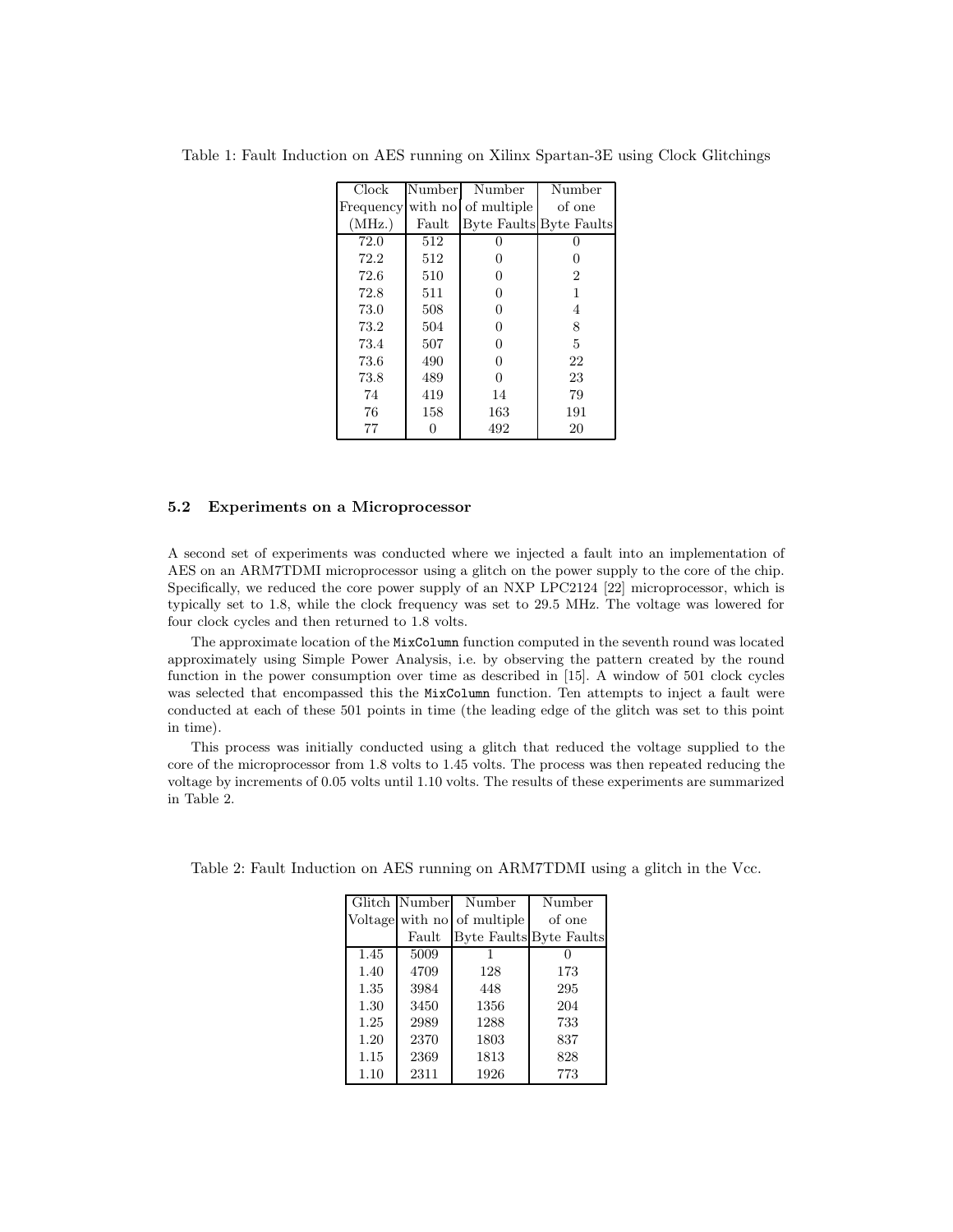As in the previous section, the faulty ciphertexts obtained were analyzed by a software program written in C to derive the key that was used to generate the ciphertexts.

#### 5.3 Comments on the Experimental Results

In our experiments we have seen a large proportion of faults that only affect one byte, thus demonstrating that the attack is possible and the first fault model described in Section 2.2 is realistic. Erroneous ciphertexts that could correspond to the second fault model described in Section 2.2 were observed. However, these erroneous ciphertexts were not observed in sufficient quantity to be statistically significant. That is, the frequency of these ciphertexts will appear to correspond to the second model with a probability of 1/256. Such faults have been demonstrated to be possible in practice [2], but our observations show that these faults were not in large numbers on the present target processor. The second fault model described in Section 2.2, and the attack described in Section 4, thus applies to specific microprocessors.

# 6 Comparison with Previous Work

There are several versions of fault-based differential cryptanalysis that are able to reduce the number of key hypotheses from two faults injected into an implementation of AES, as described in [13,19,25]. However, the analysis proposed in this paper is more effective, since the resulting exhaustive search can be reduced to a trivial size using one fault. The number of key hypotheses returned by previous work would be somewhat time consuming. The advantage of the proposed attack is that it does not need to reproduce a successful attack in order to able to determine a secret key. Acquiring multiple faulty ciphertexts can be problematic as faults are only successful with a certain probability, and the effect cannot always be predetermined. This would mean that an attacker could potentially have to search among numerous faulty ciphertexts to find a pair that both have the desired fault.

In our experiments it has taken approximately 50 minutes to generate all the possible key hypotheses, which would mean that an attacker would expect to find a given secret key after 25 minutes if they tested each possible key as it was generated. When compared to the attacks described in [13, 19, 25], it is somewhat time consuming but it reduces the key space from around  $2^{32}$  to a mere  $2<sup>8</sup>$  values. The reduction in key space has two advantages. First, the attack works even if the location of the faulty byte in the state matrix is unknown, as it still keeps the key space trivial in size. The main contribution of the work is that the fault attack is successful with one single fault. Hence the attack proposed in this paper does allow an attacker to minimize the number of attacks that are required to derive a secret key. This is important as each fault injected into a given device may also render that device unusable. This is because each fault will stress a device and there will be some probability that it will produce a permanent, rather than transient, fault.

# 7 Conclusion

This paper proposes a fault-based differential cryptanalysis of AES, that is an extended version of the attack described in [19]. An attacker would expect to be able to reduce the number of key hypotheses from  $2^{128}$  to  $2^8$  with one well placed fault. As noted in [18], these attacks can be conducted without any knowledge of the plaintext being enciphered, as an attacker would just need to know the plaintexts were the same. Furthermore we have demonstrated that this attack can be successfully applied to FPGA and microprocessors and the the amount of faults produced that correspond to the required model make the attack very practical.

We also present an extension to our attack based on a fault model presented in [2]. However, we were unable to demonstrate that this attack could be used to attack an AES implementation on either a FPGA or a microprocessor. This attack is, therefore, only likely to be possible in very specific circumstances. That is, a combination of a specific fault an microprocessor, since a mechanism for injecting a fault will have a particular effect on a microprocessor. It is typically not possible to predict this effect without extensive experimentation, or reverse engineering, and it the faults produced will not correspond to all the models used in the literature.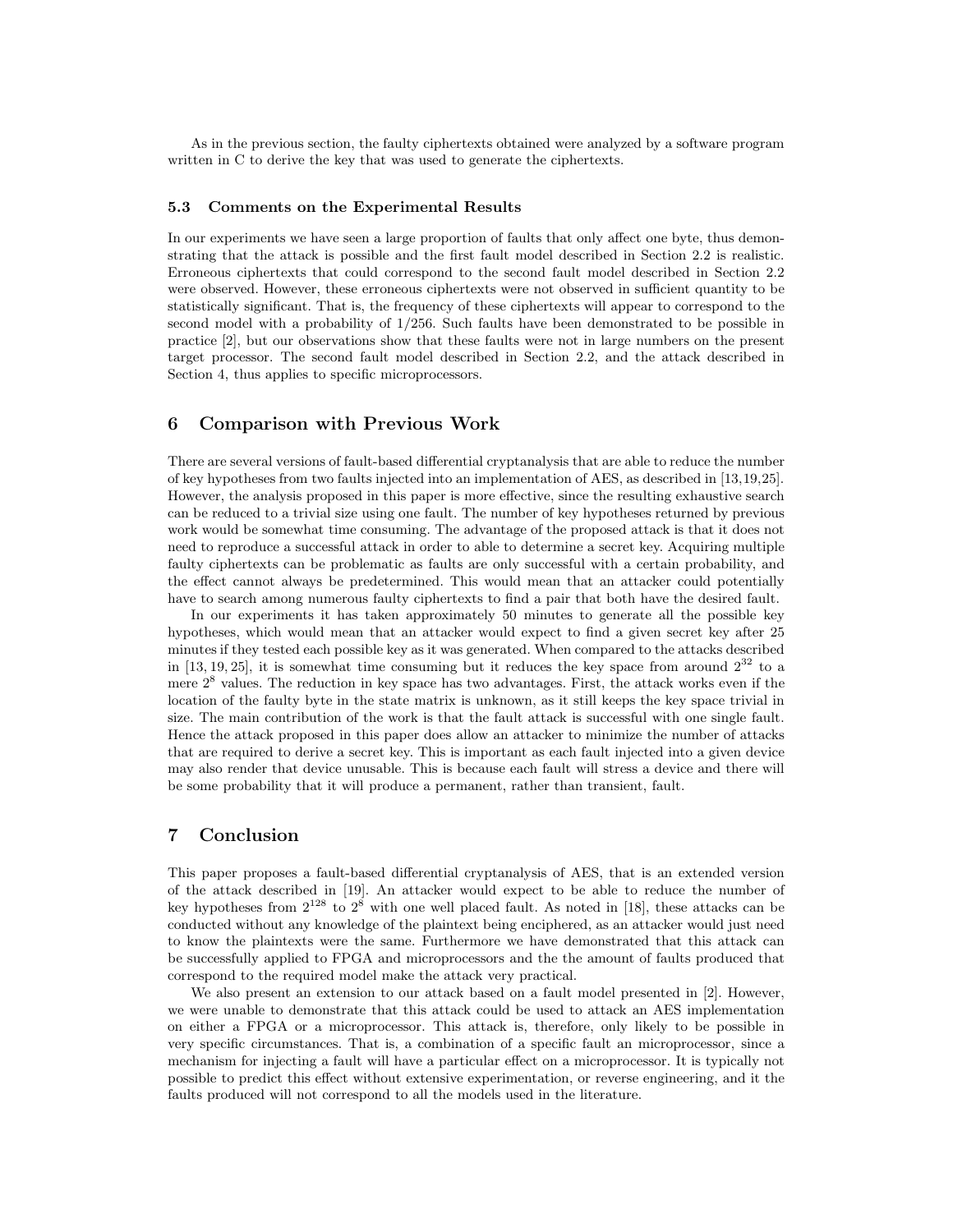There are many descriptions of a fault-based differential cryptanalysis of AES that could be prevented by repeating the last two or three rounds of an implementation of AES, to verify that no exploitable fault has been inserted [5, 9, 11, 25, 30]. However, to prevent the attack described in this paper the last four rounds would need to be repeated to check no fault was injected. Moreover, given how much information can be gleaned from one fault, one would expect there are attacks that require more faulty ciphertexts that would be able to make use of faults in earlier rounds. One would, therefore, suggest that in order to protect an implementation of AES the last five rounds should be protected against fault injection.

### Acknowledgements

The work described in this paper has been supported in part by the European Commission IST Programme under Contract ICT-2007-216676 ECRYPT II and EPSRC grant EP/F039638/1 "Investigation of Power Analysis Attacks". The second author would like to acknowledge the support of Department of Science and Technology (DST) India under the Fast Track Proposals for Young Scientists for the proposal entitled "Design and Analysis of Side Channel Attack Resistant Symmetric Key Cryptosystems".'

### References

- 1. M. Alam, S. Ray, D. Mukhopadhyay, S. Ghosh, D. Roy C., and I. Sengupta. An area optimized reconfigurable encryptor for AES-Rijndael. In R. Lauwereins and J. Madsen, editors, *Design*, Automation and Test in Europe Conference and Exposition — DATE 2007, pages 1116–1121. ACM, 2007.
- 2. F. Amiel, C. Clavier, and M. Tunstall. Collision fault analysis of DPA-resistant algorithms. In L. Breveglieri, I. Koren, D. Naccache, and J.-P. Seifert, editors, Fault Diagnosis and Tolerance in Cryptography  $2006 - FDTC$  06, volume 4236 of Lecture Notes in Computer Science, pages 223–236. Springer-Verlag, 2006.
- 3. H. Bar-El, H. Choukri, D. Naccache, M. Tunstall, and C. Whelan. The sorcerer's apprentice guide to fault attacks. Proceedings of the IEEE, 94(2):370–382, 2006.
- 4. E. Biham and A. Shamir. Differential fault analysis of secret key cryptosystems. In B. S. Kaliski, editor, Advances in Cryptology — CRYPTO '97, volume 1294 of Lecture Notes in Computer Science, pages 513–525. Springer-Verlag, 1997.
- 5. J. Blömer and J.-P. Seifert. Fault based cryptanalysis of the advanced encryption standard (AES). In R. N. Wright, editor, Financial Cryptography  $-FC 2003$ , volume 2742 of Lecture Notes in Computer Science, pages 162–181. Springer-Verlag, 2003.
- 6. D. Boneh, R. DeMillo, and R. Lipton. On the importance of checking cryptographic protocols for faults. In W. Fumy, editor, Advances in Cryptology —  $EUROCRYPT'$  '97, volume 1233 of Lecture Notes in Computer Science, pages 37–51. Springer-Verlag, 1997.
- 7. D. Boneh, R. DeMillo, and R. Lipton. On the importance of checking cryptographic protocols for faults. *Journal of Cryptology*,  $14(2):101-119$ ,  $2001$ .
- 8. H. Choukri and M. Tunstall. Round reduction using faults. In L. Breveglieri and I. Koren, editors, Workshop on Fault Diagnosis and Tolerance in Cryptography  $2005 - FDTC$  05, pages 13–24, 2005.
- 9. P. Dusart, G. Letourneux, and O. Vivolo. Differential fault analysis on A.E.S. In J. Zhou, M. Yung, and Y. Han, editors, Applied Cryptography and Network Security - ACNS 2003, volume 2846 of Lecture Notes in Computer Science, pages 293–306. Springer-Verlag, 2003.
- 10. T. Fukunaga and J. Takahashi. Practical fault attack on a cryptographic LSI with ISO/IEC 18033-3 block ciphers. In D. Naccache and E. Oswald, editors, Fault Diagnosis and Tolerance in Cryptography —  $2009$ , pages 84–92, 2009.
- 11. C. Giraud. DFA on AES. In H. Dobbertin, V. Rijmen, and A. Sowa, editors, International Conference Advanced Encryption Standard  $-$  AES 2004, volume 3373 of Lecture Notes in Computer Science, pages 27–41. Springer-Verlag, 2004.
- 12. C. Giraud and A. Thillard. Piret and Quisquater's DFA on AES revisited. Cryptology ePrint Archive, Report 2010/440, 2010. http://eprint.iacr.org/.